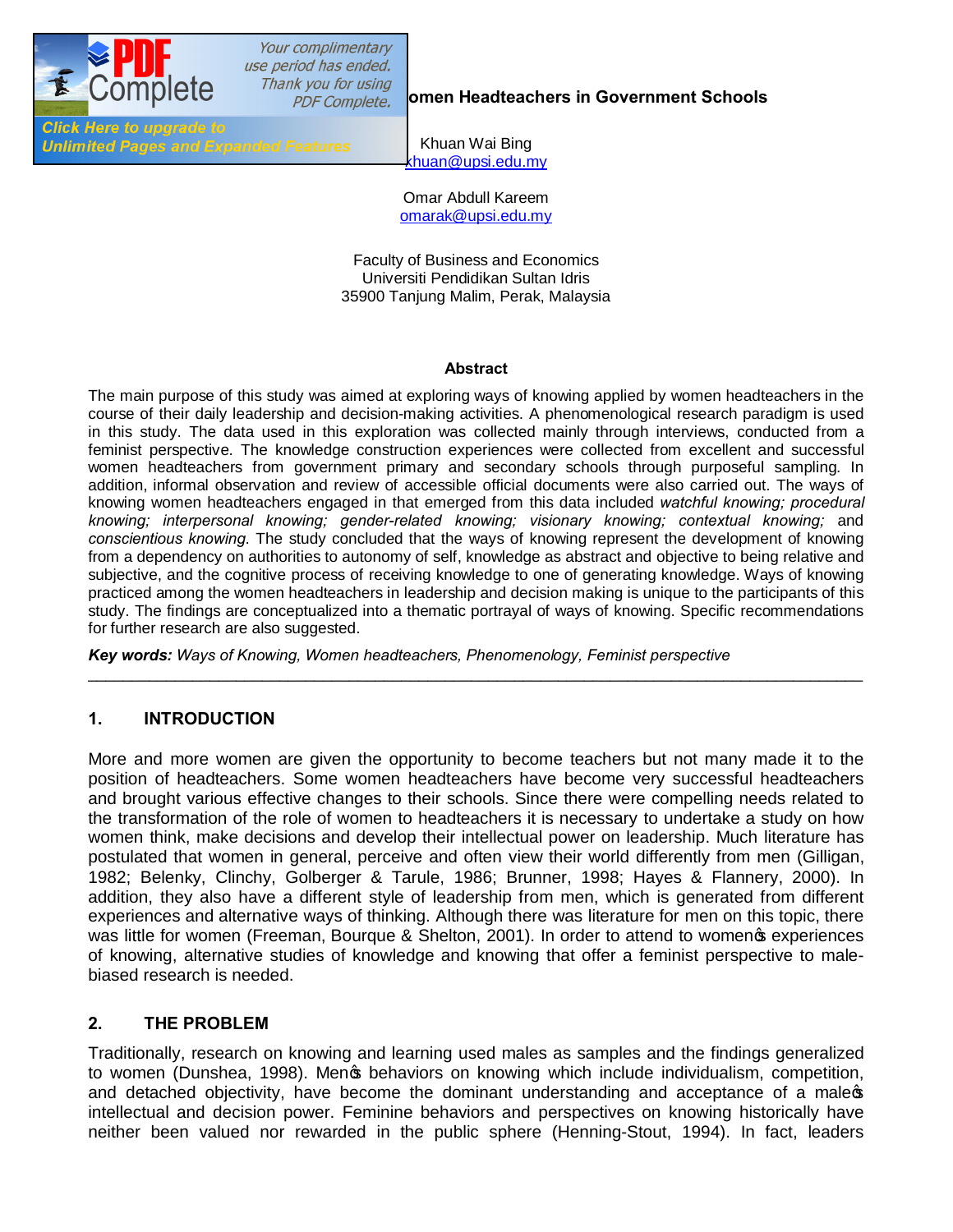

Thank you for using<br>**PDF Complete.** ation and other interpersonal and soft skills were considered et al., 2001) only in recent years taking into consideration the scope and<br>Click Here to upgrade to part if the to upgrade to<br>Unlimited Pages and Expanded Features and developed and developing countries have policies to select rapersonal and interpersonal skills to improve their schools

(Fullan, 2006). In Malaysia with the National Education Blueprint 2006-2010, authorities are now looking at both men and womenos competencies to contribute to the education aims. However, there still exists a wide disparity between men and women in terms of participation in headship. It is therefore necessary to help women secure and succeed in headship positions and as knowers. Unfortunately, there is little relevant empirical literature (Brunner, 1998). It could be that educators have not examined the philosophy and psychology of women thinking thoroughly in order to learn how to be more inclusive of women in decision making and as successful headteachers.

In recent years, there have been some literature or description concerning the growth and intellectual development of women, however, they have either not been critical or they have been limited in scope. Examples of these sources include research on cognitive development (Belenky et al., 1986) and cognition in relationship to gender, race and class (Abrahamsson, 2001); material on feminist pedagogy (Tisdell, 1998; 2000); and scholarly work on communication patterns (Freeman & Varey, 1998). These materials include many similar messages and ideas about alternative ways of viewing women learning patterns. Although there is research on these topics, researchers and managers still lack understanding of how women learn and think in their working lives. It is when the essential structure of knowing is established for women headteachers that strategies can be formulated to provide them with the necessary training and education. The purpose of this study was to research the phenomenon of ways of knowing from the perspective of women headteachers.

### **3. THE PHENOMENOLOGICAL APPROACH**

A phenomenological research paradigm is used in this study. The main focus of phenomenological research is on describing the % assence+ or structure of a phenomenon from the perspectives of those who have experienced it (Meriam, 2002). It is by entering into their field of perception that the researcher sought to understand life (in this case knowing) as women headteachers saw it. This study also applied a feminist research stance which means working with different ways of understanding and explaining events and interactions of women subjects (Olesen, 2000, 2003; Smulyan, 2000; Mavin & Bryans, 2002). More generally, feminist research takes women as subject matter for studying issues of potential importance to women and uses women standpoint as a point of departure for research (Taylor & Bogdan, 1998; Ezzy, 2002; Ramazanoglu & Holland, 2002; Naples, 2003; Casey, 2003; Kincheloe, 2003). This study involved ten participants who had been selected based on a set of criteria that included: (1) women headteachers who have gone through the experience; (2) women headteachers who others consider to be learned, capable, respected, effective and well-liked; (3) participants had served as headteachers for at least one school year prior to the beginning of the study, and to have held other significant leadership responsibilities within the state such as assistant headteachers, curriculum partners, or leadership of significant initiatives within the teachersq federation; (4) they were also available and willing to candidly discuss the issue of women  $\phi$ professional development. The data collection employed to achieve the purpose of the study were mainly in-depth interviews with the participants. Each interview lasted between one hour and two hours, were taped recorded, transcribed verbatim and analyzed using hands-on as well as NVIVO, a qualitative software program. In addition, non-participant observation at the work place of the participants and examination of official documents that were made accessible to the researcher, were also carried out.

### **4. FINDINGS**

Ten Malaysian women headteachers in primary and secondary schools from diverse ethnic backgrounds, including Malay, Chinese and Indian were interviewed but the data was saturated at the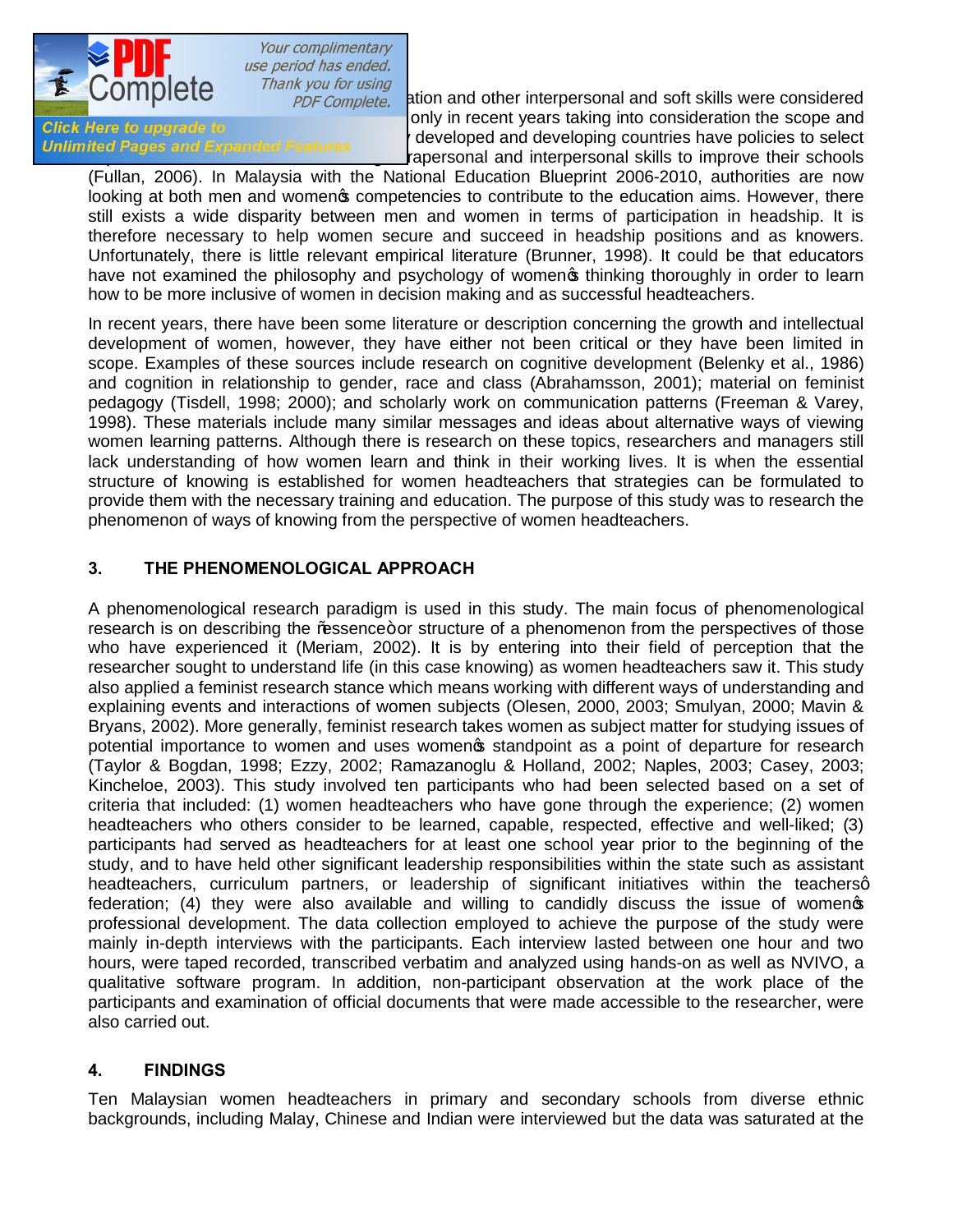

Thank you for using<br>PDF Complete. anged from 45 to 57 years old with an average age of 51. [The educational level of the participants](http://www.pdfcomplete.com/cms/hppl/tabid/108/Default.aspx?r=q8b3uige22) varied from diploma to Master stage completion. The contract of the participants in the participants of the participants of the participants of the participants of the participants First risk to applicate to care most relevant to career to cape. The career development and containment and containing the career of career development and containing and containing and containing and containing and contai thener (1994), age, educational attainment and experience

correlate with high levels of reflective judgment or knowing. Most of the participants selected had experienced higher education which could challenged them to make their own knowledge. At the same time, their maturity would make it likely that they would be able to progress to higher levels of knowing. For two of nine headteachers interviewed, they were experiencing only the first headship meaning that they had stayed in the first same school for several years. The other seven participants were experiencing their second or third headship.

The overall findings are conceptualized into a thematic portrayal of ways of knowing. The process of headship for women headteachers is viewed as stages on a continuum from entry in headship, identity formation, making a difference to reformulation of personal values. In each stage of the headship process, women headteachers practiced the ways of knowing as indicated by the following table.

Table 4.1: Ways of Knowing in the Process of Women Headship

| <b>STAGE</b><br>Entry in Headship | <b>WAYS OF KNOWING PRACTICED</b><br>- Watchful knowing<br>- Procedural knowing |
|-----------------------------------|--------------------------------------------------------------------------------|
| <b>Identity Formation</b>         | - Interpersonal knowing<br>- Gender-related knowing                            |
| Making a Difference               | - Visionary knowing<br>- Contextual knowing                                    |
| Reformulation<br>of<br>Values     | Personal - Conscientious knowing                                               |

The ways of knowing include watchful knowing, procedural knowing, interpersonal knowing, genderrelated knowing, visionary knowing, contextual knowing and conscientious knowing. The actions and attributes addressing the concerns of truth/knowledge, authorities, cognitive processes and self that characterized the ways of knowing are also described.

### **4.1 Watchful Knowing**

In Stage One, the newly arriving head must engage in considerable knowing as she encounters the staff, the organization and the community at large. They may face resistance from established school members who could challenge her competence and ability to exercise leadership. Consequently, many headteachers did not make any change to the school policies and practices but make extra effort to be watchful and try to learn the ropes as quickly as possible. Knowledge was uncertain and illstructured for which immediate solutions cannot be defined and alternatives sought with accuracy. Things become worse when the headteachers do not have the support of their staff. Having knowledge is viewed as competence so the new headteachers worked to the job from the veteran teachers who are regarded as the authoritative figures. The headteacher would observe and watch as well as wait in the approach of safe practice. The self develops and believes the competence of the self would continue to increase with experience.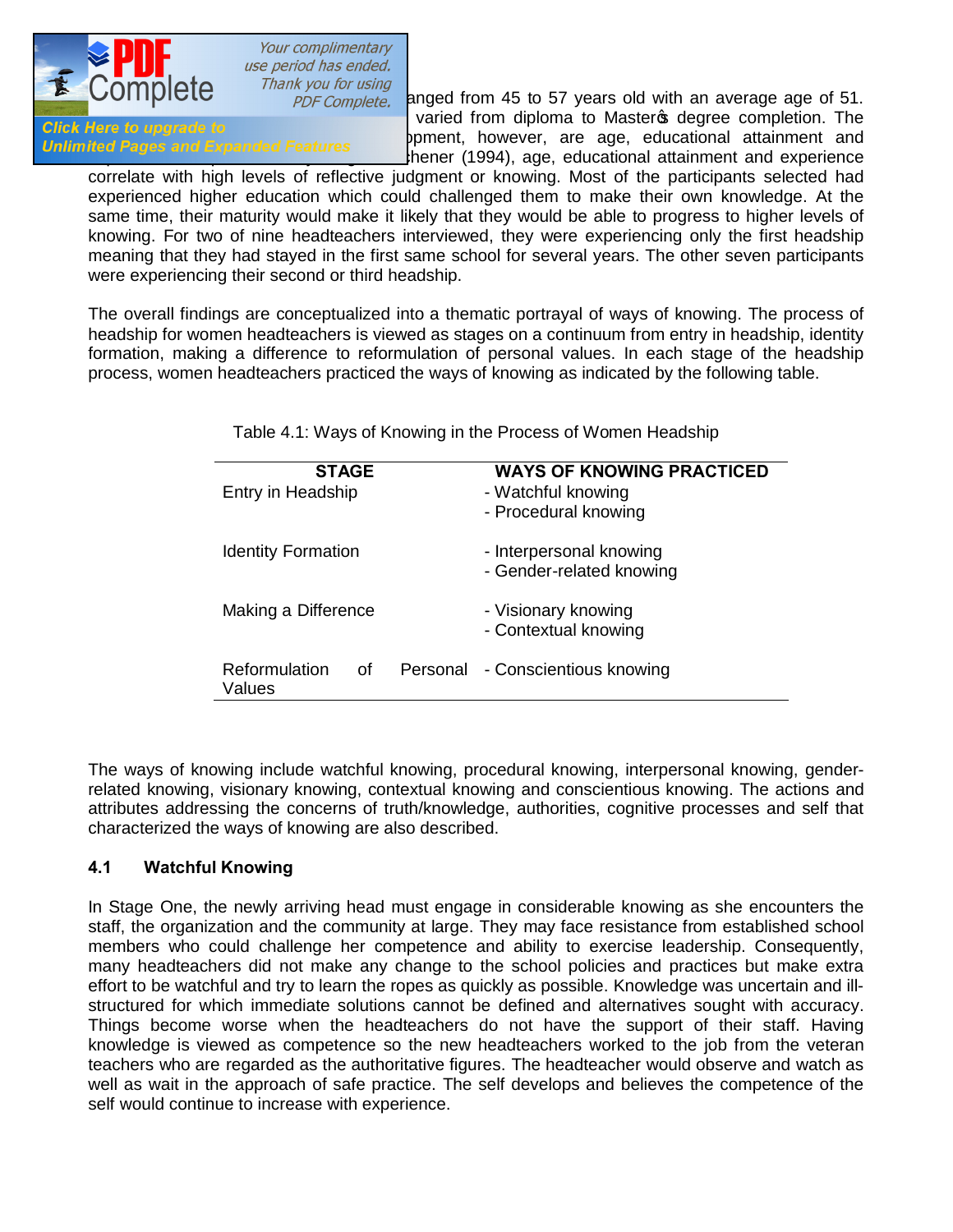

Click Here to upgrade to<br>Unlimited Pages and Expanded Features<br>Conductors and the history fatal in the history of the history of the history fatal cedures set by higher authorities so as not to incur fatal

mistakes which may threaten her survivor. Authorities are seen as the expert. Uncertainty only exists of not knowing how to adhere to the procedures. The headteachers practiced receiving and listening to information from the authorities without contradicting or challenging them. Their own opinions are kept mute. The self prefers and seeks predictability, stability and compliance, and views it as a duty to the authorities.

## **4.3 Interpersonal Knowing**

In stage two of Identity Formation, it involves the task of the headteacher trying to fit in. They try to accommodate with the new work role, the people and the culture of the school. They look for role clarity, tried to establish a new identity and to integrate it into the school. They may face resistance, difficulties and rejection of both members of the same gender group as well as from different gender group.

Knowledge here is partly certain and partly uncertain. Thus, the headteachers tried to understand knowledge through their staff by discussing knowledge and skills in meetings, informal encounters. The headteachers believe that a true and certain reality will eventually exist. She provides the opportunities for understanding and applying knowledge directed at creating certainty and problem solving. Authorities are acknowledged as not knowing everything. The women headteachers seek to establish their own authority through persuasive language, rational explanation. She tries to connect with the staff by providing a supportive environment, nurturance and care. The headteacher does not feel total security and is still working for approval and acceptance by staff members. Here, the self in her is trying to establish a grounded identity in the school to mark her leadership like dropping an anchor and securing it in the seabed of the organization.

## **4.4 Gender-related Knowing**

Knowledge was uncertain but believed to be a temporary state of affairs. Women perceived themselves not having equal access to knowledge as well as expression of thoughts. Knowledge being monitored by others, blocked or thumbed down, the headteachers have limited options for personal development. To get around and struggle against these obstacles, the women tried to obtain knowledge indirectly, affiliatelyg with others. She was not silenced but she silenced herself in the approach of achieving job security and autonomy. Instead of competing outwardly with others (men), women tend to use indirect strategies when asserting influence. Conscious of the tension between gender and power role, the pressed down self, full of frustration, inferiority and self-consciousness began to change as the headteachers allowed their gender thinking to emerge. As the feelings shifted, the women began to reach out to others. Like a chick breaking out from the discomfort of its shell, a fundamental search for the legitimate selfq was launched. A leadership identity and life were now goals of the women headteachers.

## **4.5 Visionary Knowing**

In stage three of headship, stable patterns have begun to emerge where the head consolidates all efforts to realize her vision for the school. Having established her self, knowledge in this stage is certain as she had acquired and advanced her knowledge and skills soundly. The headteacher is confident, independent, and autonomous. She can create her own perspectives on the most important school issues. She has recognized her own sense of authority derived from own personal experience.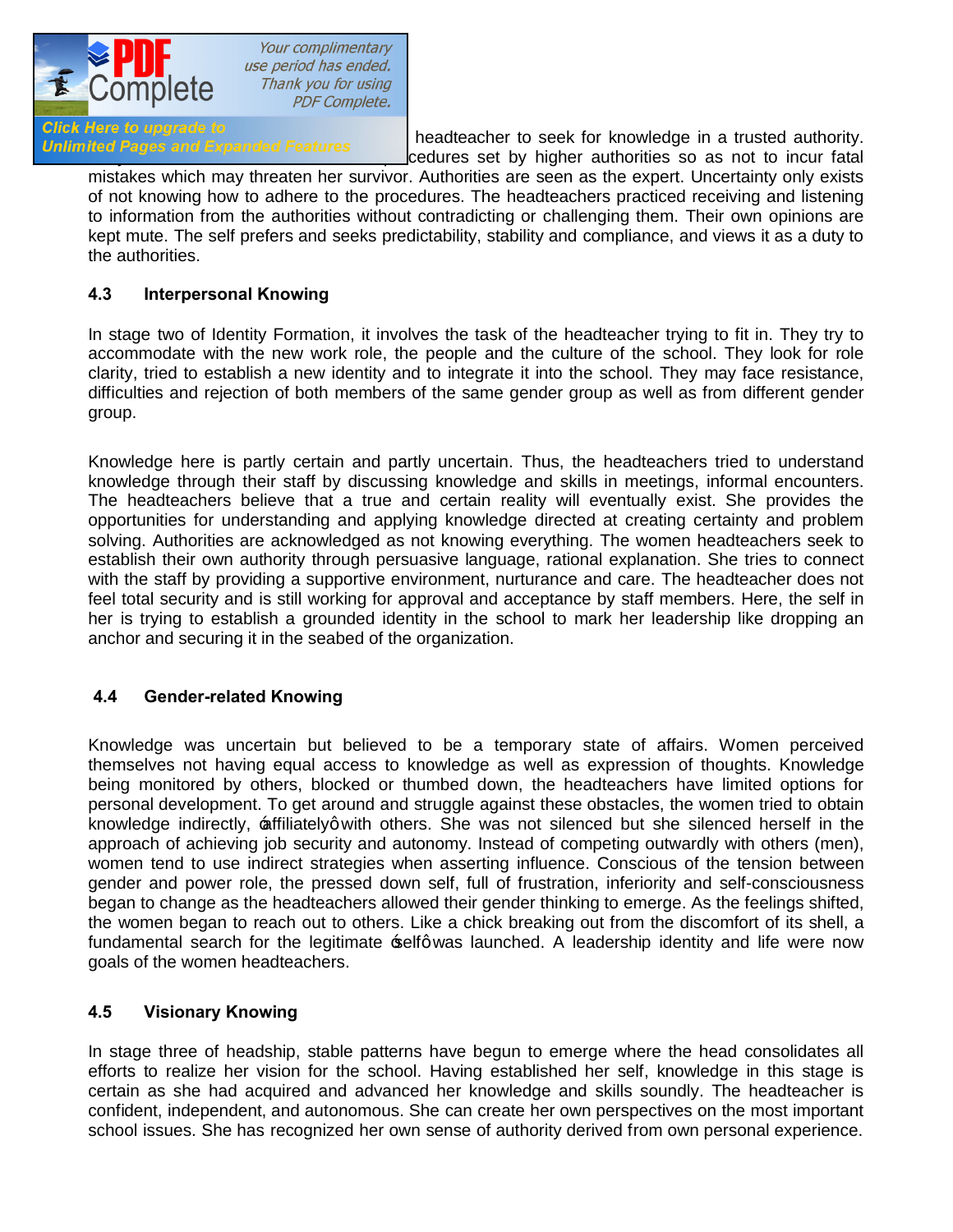

Thank you for using<br>PDF Complete. **The prowers other teachers to carry out strategies in the form of Changes in knowledge, is imminent at this juncture through Click Here to upgrade to** the process of observing and reflecting. Taking solutions-focused approach, the unimited Pages and Expanded Features iking among her staff and rewards the ability to think

independently for the goals of school achievement. Her role is the task of an active change agent. An inner sense of strength and abilities is expanded resulting in a heighten confident self-belief. Knowing is viewed as life-long, increasingly growing holistically, stepping into the dream of leading others. She, as the vine, has arrived at the tree-tops in the tropical forest of opportunities and reaps the reward of unlimited sunshine.

# **4.6 Contextual Knowing**

To effectively carry out their goals for the organization, the women headteachers recognized the importance of understanding the context and the players involved. Different players require different strokes of knowing and leading. This was also the development stage where the heads recalled as the period of progress in their careers in which they were most effective. Knowing and meaning are situated in particular individual and context. Knowledge and knowing varies with different situations and occurrences. Thus, understanding the needs, conditions and state of affairs is of utmost importance. Everything can be relative and subjective, resulting in open interpretation. Access to knowledge is conditional and should be looked at holistically, rather than in fragments. It is by listening and being sensitive to others that knowing is illuminated. To effectively lead knowing, the headteacher firstly needs to identify and understand the values and beliefs of others. Next, she works to find common ground where cultures and beliefs can meet. Finding common ground and having the ability to apply knowledge in a multicultural setting and society, produces unity and societal tolerance. The self develops an awareness of self and others. Through reflective thinking, the headteacher develops the ability to relate, compare and contrast two abstractions of culture or beliefs. A deeper sense of self and others will emerge in producing a better and workable relationship between the leader and its communities.

### **4.7 Conscientious Knowing**

This is the advanced stage of leadership. In this stage, the head is generally confident and competent, has already achieved her vision, a balanced home and school life, worthwhile school achievements, mastered the demands of headship, and is ready to move on or leaving headship due to retirement. At this point, the headteachers might begin to reassess their life goals. Knowing has to do with the soulos fulfillment. At these specific points of life transitions of the leader, the knower engages in an internal dialogue regarding how they feel about themselves and direction they intend to continue on. New knowledge gained from the work experience changes the knower. Old thoughts and values are questioned, dropped and changed. New ones are generated and adopted. Knowledge is transformed to give meaning to the individual. Knowing can be an offending process to the pride of a person as soul searching unmasks the secrets of assumptions, good and bad ones. It propels the person to look deeply into themselves, their prides and their regrets, joy and sadness, and rights and wrongs as they progress in life. Picturing, recalling details, reflecting, coming to terms with it or understanding life positively reinforce their ability to lead more effectively in life and professionally. Through this heart searching experience, they are able to break barriers and identify new goals. After the assessment, they seemed to be more confident and optimistic. They still see their work as focusing on children and their achievements. They still speak with a commitment about the profession of teaching and of the life of the headteacher. They are renewed, recharged, affirmed, and assured that they have not only weathered the worst, survived the storm, emerged triumphant and standing tall after the race. They can honestly say that they have run a good race.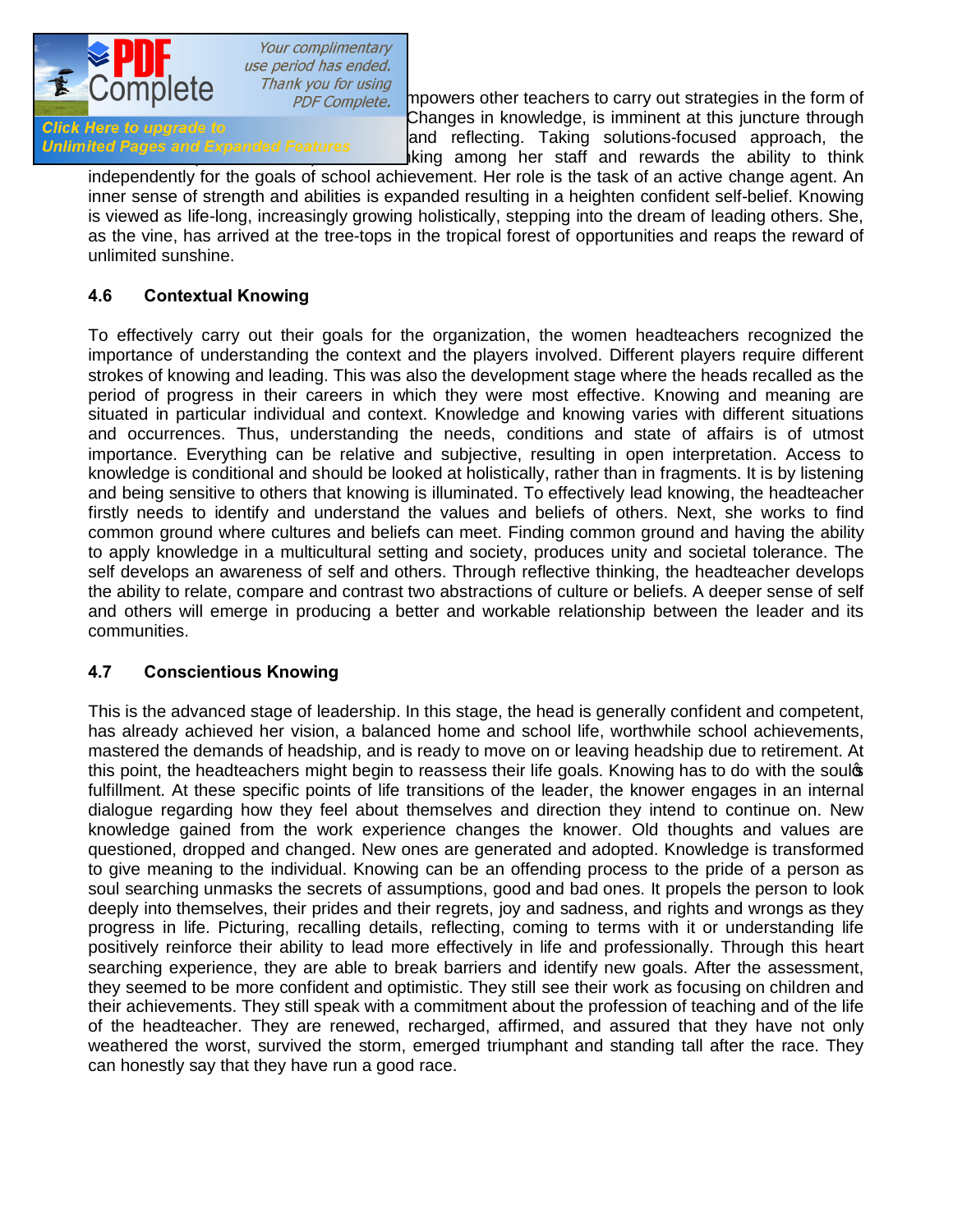

Your complimentary use period has ended. Thank you for using **PDF Complete.** 

Click Here to upgrade to<br>Unlimited Pages and Expanded Features<br>Notice as a separate to a separate or comprehensive ways. If they or cannot be combined in one comprehensive or holistic

definition. According to this understanding, headteachers do not need to pass through or develop on all the seven dimensions of ways of knowing. Perhaps they only need to concentrate on the dimension which they consider as most relevant and important for the knowing process. The heads can begin at any one of the dimensions and not all do so at one particular dimension. This is true especially for those heads not assuming the post of headship for the first time. Many headteachers may experience a second, a third or even further headships. Each time they start the headship in a new school, they start again on the first of the four stages. In addition, the heads can pass through the ways of knowing at different rates. The experienced heads, for example, can pass through the earlier ways of knowing very quickly. Furthermore, there are numerous factors like the personality of the head, the school environment, the school condition at the time of taking up the post, and the community  $\mathfrak s$  reception towards the head, will determine the rate of the headteachers dimension of knowing development. Next, the heads may operate at more than one ways of knowing at any one time. It is also possible for the head to slip back one or more ways of knowing or progress by more than one dimension in general or in aspects of her role or relationship with the relevant staff or others. Lastly, some heads may never progress to the final level as indicated by this study because they would have been transferred to another school, thus starting the first stage of headship and ways of knowing again.

On the other hand, it is also not wrong to assume that all seven dimensions of knowing can be combined to form a comprehensive definition. Therefore, headteachers can be considered as demonstrating a very high level of development only to the extent that they approach the goals and manifest the qualities emphasized by all seven dimensions. Consequently, it is proposed that a high level of headteachersg development is indicated by four general attributes: truth/knowledge; authorities; Cognitive process; and self. All the seven dimensions are considered important to knowing development. The qualities and processes emphasized by each dimension contribute to the effectiveness and well-being of both the headteacher and the organization. Although by considering that all dimensions are important, it does not mean that headteachers who do not show high levels of knowing on all the dimensions should be judged as poor headteachers. This is because most headteachers will likely possess some, but not all of the qualities shown in the study.

### **6. CONCLUSION AND RECOMMENDATION**

The research concluded that women headteachers qways of knowing in the headship stages moved from a dependent, submissive, one of receiving knowledge, feminine role in the workplace to one of more independence, assertiveness, and competitiveness in efforts to achieve higher status. The knowing process by which the individuals developed, moved from the ability to listen and receive, to an increasingly better ability to evaluate knowledge, and to justify as well as to defend it. The later levels of ways of knowing are built on the earlier ones. Each stage represents a more complex and effective form of justification of knowledge. However, individuals may progress at different rates of ability. As a result of varied experiences that they go through, they develop different ways of knowing in an invariant sequence. The knowledge acquired moves from a stage full of uncertainty and illstructured problems to a stage of certainty and correctness. Progression from uncertainty to certainty finally happens when the decision making as well as the contextual learning becomes intuitive rather than analytic. Such progression requires significantly more experience. A person moves from learning right from wrong (dualistic), to considering diversity of opinion and multiple perspectives to many ways to answer questions. The move is from dependency and trust in external authorities to carving out one's territory of personal freedom. A person then moves on to an evaluative approach to knowledge and grasp the concept that truth is relative and relates to the context in which an event occurs and to her own framework of learning. At this point the person constructs knowledge which is contextual and not fixed.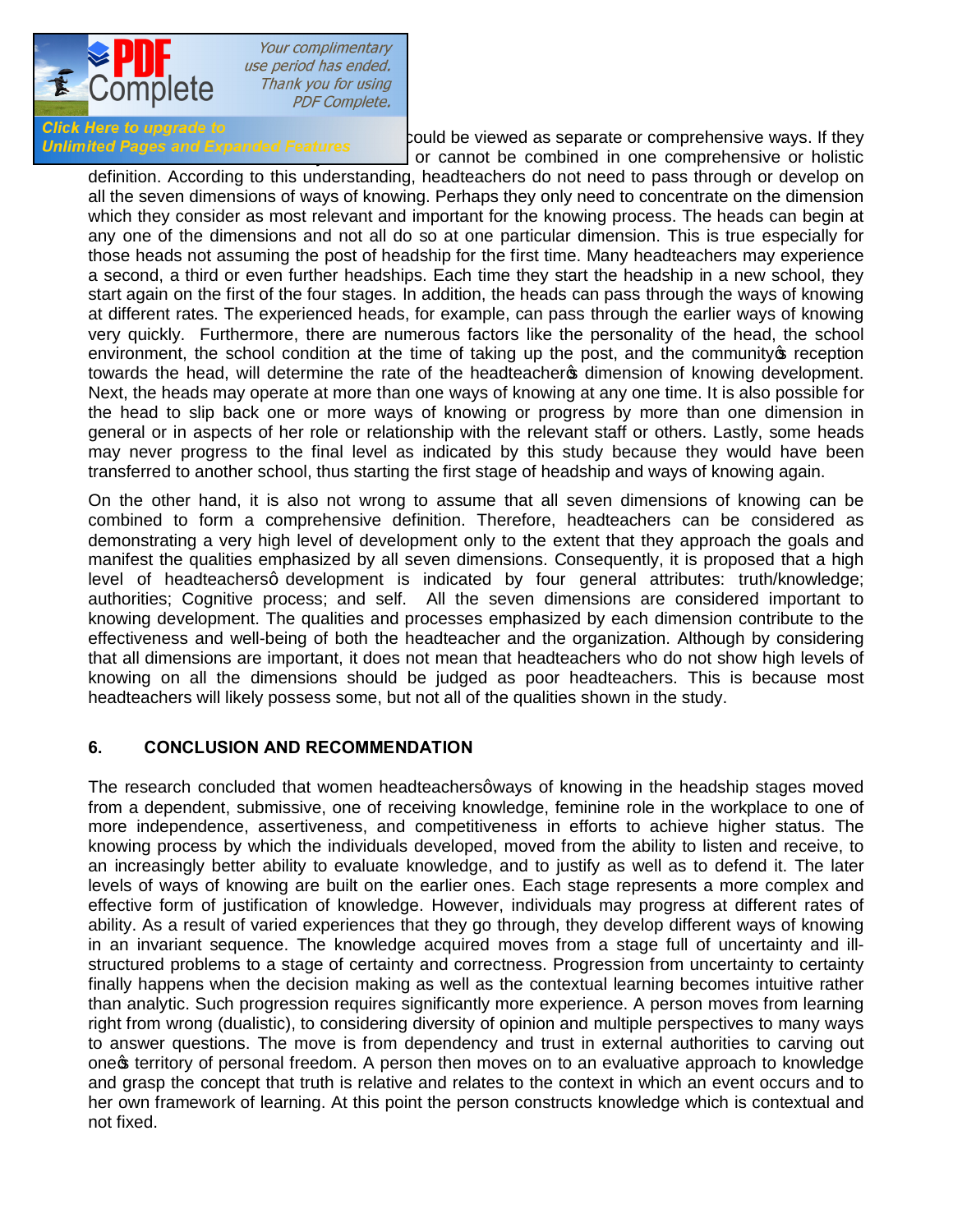

 $\overline{\text{10}}$   $\overline{\text{10}}$   $\overline{\text{10}}$   $\overline{\text{10}}$   $\overline{\text{10}}$   $\overline{\text{10}}$   $\overline{\text{10}}$   $\overline{\text{10}}$   $\overline{\text{10}}$   $\overline{\text{10}}$   $\overline{\text{10}}$   $\overline{\text{10}}$   $\overline{\text{10}}$   $\overline{\text{10}}$   $\overline{\text{10}}$   $\overline{\text{10}}$   $\overline{\text{10}}$   $\overline{\text{10}}$   $\overline{\$ example was a new state of the conduct further research on this intriguing area to improve<br>Click Here to upgrade to understanding and approach of the challenges faced by women headteachers. Alternative Unlimited Pages and Expanded Features ational researchers and leaders are to be truly responsible,

asking for new ways of looking into the reality of women headteachers. Thus, it is recommended that longitudinal studies that investigate on this area be conducted such as ethnographic studies. This is because the development of knowing in the headteachers requires an expanded research base. Not only would this help in enhanced definition of the concept but would also help in designing more effective training programs. Further research would benefit training programs by identifying knowing strategies to encourage women leadership and lifelong learning.

### **REFERENCE**

- Abrahamsson, L. (2001). Gender-based learning dilemma in organizations. *Journal of Workplace Learning*, 13 (7/8), 298 – 307.
- Belenky, M., Clinchy, B., Golberger, N. & Tarule, J. (1986). *Women's Ways of Learning: The Development of Self, Voice and Mind*, New York: Basic Books.
- Brunner, C. C. (1998). Women superintendents: Strategies for success, *Journal of Educational Administration*, 36 (2), 160 – 182.
- Casey, E. (2003). How do you get a Ph.D. in that?+ Using feminist epistemologies to research the lives of working class women, *International Journal of Sociology and Social Policy*, 23(1/2), 107-123.
- Dunshea, G. (1998). Beginning headteachers and the issue of gender in rural and regional areas, *Asia Pacific Journal of Teacher Education*, 26(3), 203-216.
- Ezzy, D. (2002). *Qualitative Analysis: Practice and Innovation*. London: Sage Publications.
- Fullan, M. (2006). *Turnaround Leadership*. San Francisco: Jossey-Bass.
- Freeman, S. J. M., Bourque, S.C. & Shelton, C. M. (eds.) (2001). *Women on Power: Leadership Redefined*. Boston: Northeastern University Press.
- Freeman, S. & Varey, R. (1998). Women communicators in the workplace: Natural born marketers? *Journal of Marketing Practice: Applied Marketing Science*, 4(5), 148-158.
- Hayes, E. & Flannery, D. D. (2000). *Women as Learners*. San Francisco: Jossey-Bass.
- Henning-Stout, M. (1994). Consultation and connected knowing: What we know is determined by the questions we ask, *Journal of Educational and Psychological Consultation*, 5(1), 5-21.
- Kincheoloe, J.L. (2003). *Teachers as Researchers: Qualitative Inquiry as a Path to Empowerment* (2nd Ed.). London: RoutledgeFalmer.
- King, P. M. & Kichener, K. S. (1994). *Developing Reflective Judgment: Understanding and Promoting Intellectual Growth and Critical Thinking in Adolescent and Adults*, San Francisco: Jossey-Bass.
- Mavin, S. & Bryans, P. (2002). Academic women in the UK: mainstreaming our experiences and networking for action, *Gender & Education*, 14(3), 235-250.
- Merriam, S. B. & Associates (2002). *Qualitative Research in Practice: Examples for Discussion and Analysis*, San Francisco: Jossey-Bass.
- Naples, N. A. (2003). *Feminism and Method: Ethnography, Discourse Analysis and Activist Research*. New York: Routledge.
- Olesen, V. L. (2000). Feminisms and qualitative research at and into the millennium. In Denzin, N. K. & Lincoln, Y.S. (eds.). *Handbook of Qualitative Research* (2nd Ed.). Thousand Oaks: Sage Publications, 215-255.
- Olesen, V. L. (2003). Feminisms and qualitative research at and into the millennium. In Denzin, N. K. & Lincoln, Y.S. (eds.). T*he Landscape of Qualitative Research: Theories and Issues* (2nd Ed.). Thousand Oaks: Sage Publications, 332 - 397.
- Ramazanoglu, C. & Holland, J. (2002). *Feminist Methodology: Challenges and Choices*. London: Sage Publications.